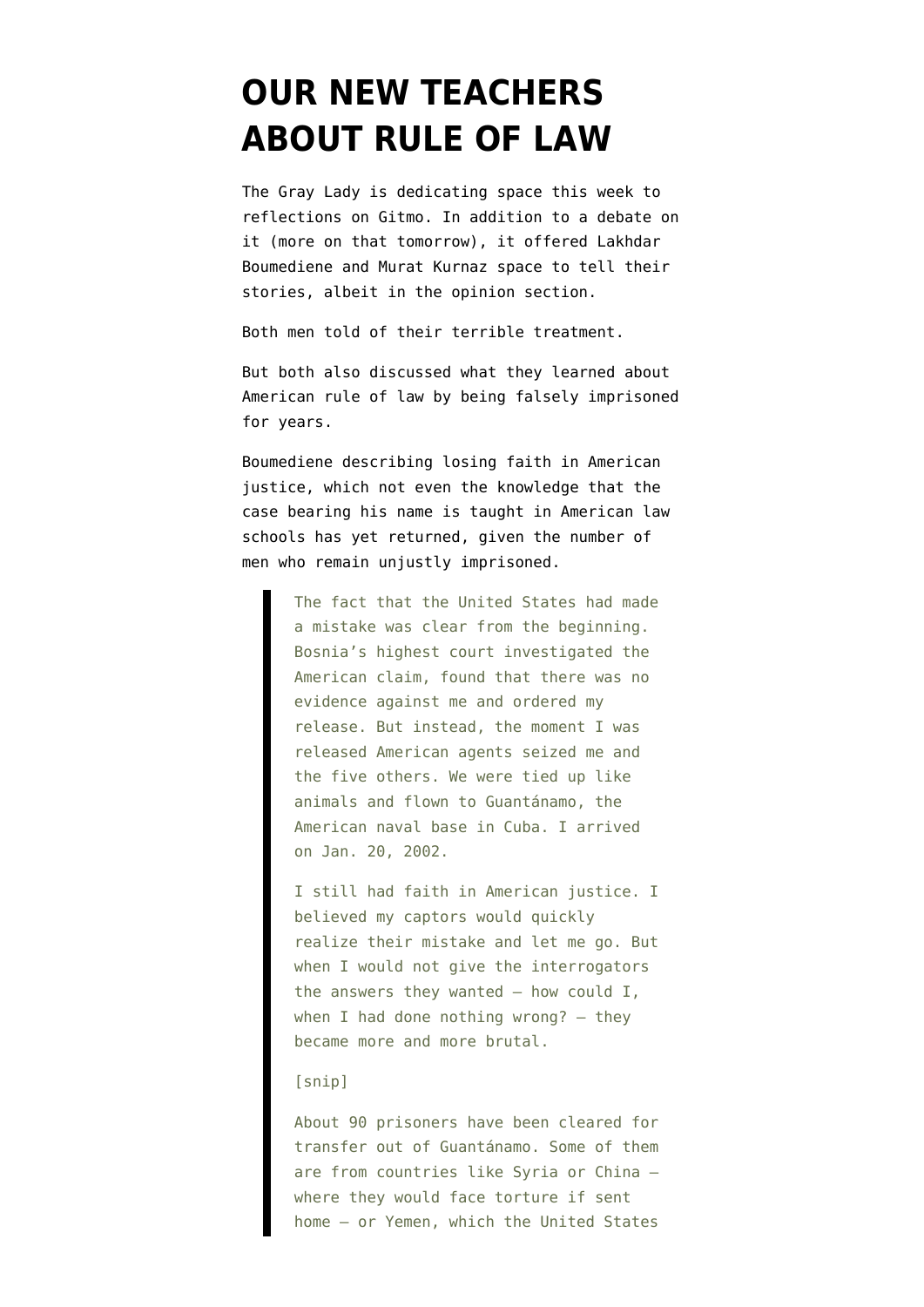considers unstable. And so they sit as captives, with no end in sight — not because they are dangerous, not because they attacked America, but because the stigma of Guantánamo means they have no place to go, and America will not give a home to even one of them.

I'm told that my Supreme Court case is now read in law schools. Perhaps one day that will give me satisfaction, but so long as Guantánamo stays open and innocent men remain there, my thoughts will be with those left behind in that place of suffering and injustice. [my emphasis]

Kurnaz describes watching Germans, upon his return, teaching Americans about something once renewed in Germany by the Nuremberg trials: the rule of law.

> I LEFT Guantánamo Bay much as I had arrived almost five years earlier shackled hand-to-waist, waist-to-ankles, and ankles to a bolt on the airplane floor. My ears and eyes were goggled, my head hooded, and even though I was the only detainee on the flight this time, I was drugged and guarded by at least 10 soldiers. This time though, my jumpsuit was American denim rather than Guantánamo orange. I later learned that my C-17 military flight from Guantánamo to Ramstein Air Base in my home country, Germany, cost more than \$1 million.

> When we landed, the American officers unshackled me before they handed me over to a delegation of German officials. The American officer offered to re-shackle my wrists with a fresh, plastic pair. But the commanding German officer strongly refused: "He has committed no crime; here, he is a free man."

I was not a strong secondary school